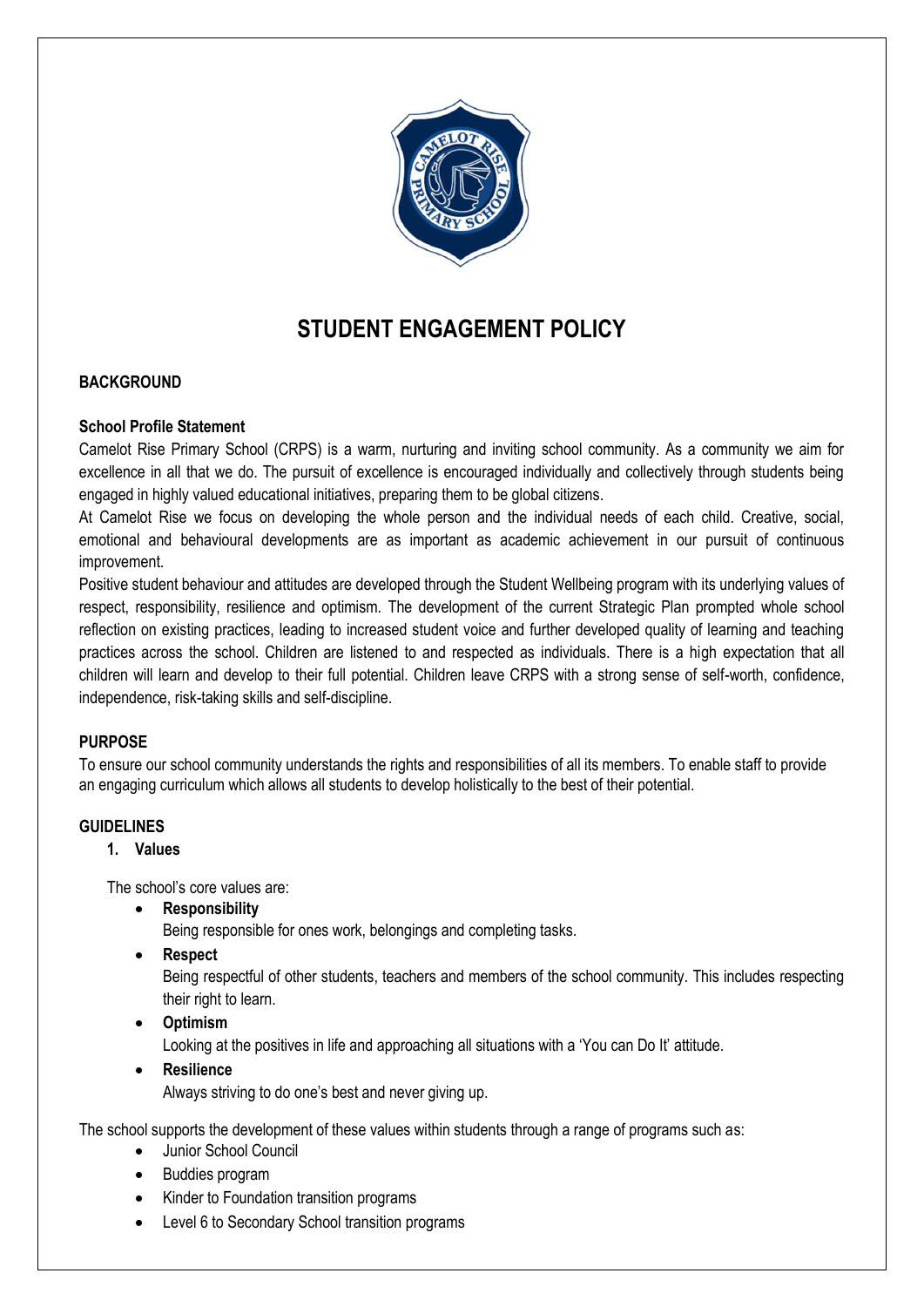- Life Education- bi-annually
- Peer Mediation
- Wellbeing Focus Team
- An extensive range of lunch time activities
- ES staff/ support programs/ EAL, STA program, SAS program

# **2. Restorative Practices**

The school is implementing Restorative Practices approach that will underpin all wellbeing activities and conferences that deal with conflict.

# **3. Elements of Student Engagement**

- *Behavioural Engagement – participation in education: including academic, social and extra-curricular activities*
- *Emotional Engagement – reacting emotionally within the school and the classroom and how connected the students are to the school*
- *Cognitive Engagement – being intrinsically motivated to learn*

# **4. Equal Opportunity**

### The *Equal Opportunity Act 1995*

*(http://www.det.vic.gov.au/hrweb/divequity/eeo/eeoact.htm)* sets out the types or grounds of discrimination that are unlawful and aims to promote community recognition and acceptance of the equality of men and women, and the equality of people of all races, regardless of their religious or political convictions, their impairments or their age.

# **5. The Charter of Human Rights and Responsibilities Act 2006**

The Charter sets out a list of 20 rights that reflect the following four basic principles:

- Freedom
- Respect
- **Equality**
- Dignity

The charter outlines a vision of human rights for all Victorians. The charter affirms that all people are born free and equal in dignity and rights. While the charter demands equality for all, it also emphasises the value of difference. The charter requires public authorities, including government schools and their employees, to act compatibly with human rights and to consider human rights when making decisions and delivering services.

- The right not to be discriminated against
- The right to privacy and reputation
- The right to freedom of thought, conscience, religion and belief
- Cultural Rights

It is important to understand that with human rights comes a responsibility to respect other human rights. All DET employees must act compatibly with the Charter and give proper consideration to human rights when making decisions. Everyone should:

- Encourage compliance with the Charter
- Support others to act compatibly with the Charter, and
- Respect and promote human rights

Part of the monitoring of Human Rights will be to complete the Charter Compliance Checklist on the School Compliance web site.

http://www.austlii.edu.au/au/legis/vic/consol\_act/cohrara2006433/ <http://www.education.vic.gov.au/studentlearning/programs/multicultural/tchhrcharter.htm>

#### **6. Students with disabilities**

The Disability Standards for Education 2005,

http://www.education.vic.gov.au/healthwellbeing/wellbeing/disability/handbook/legislation.htm clarify and make more explicit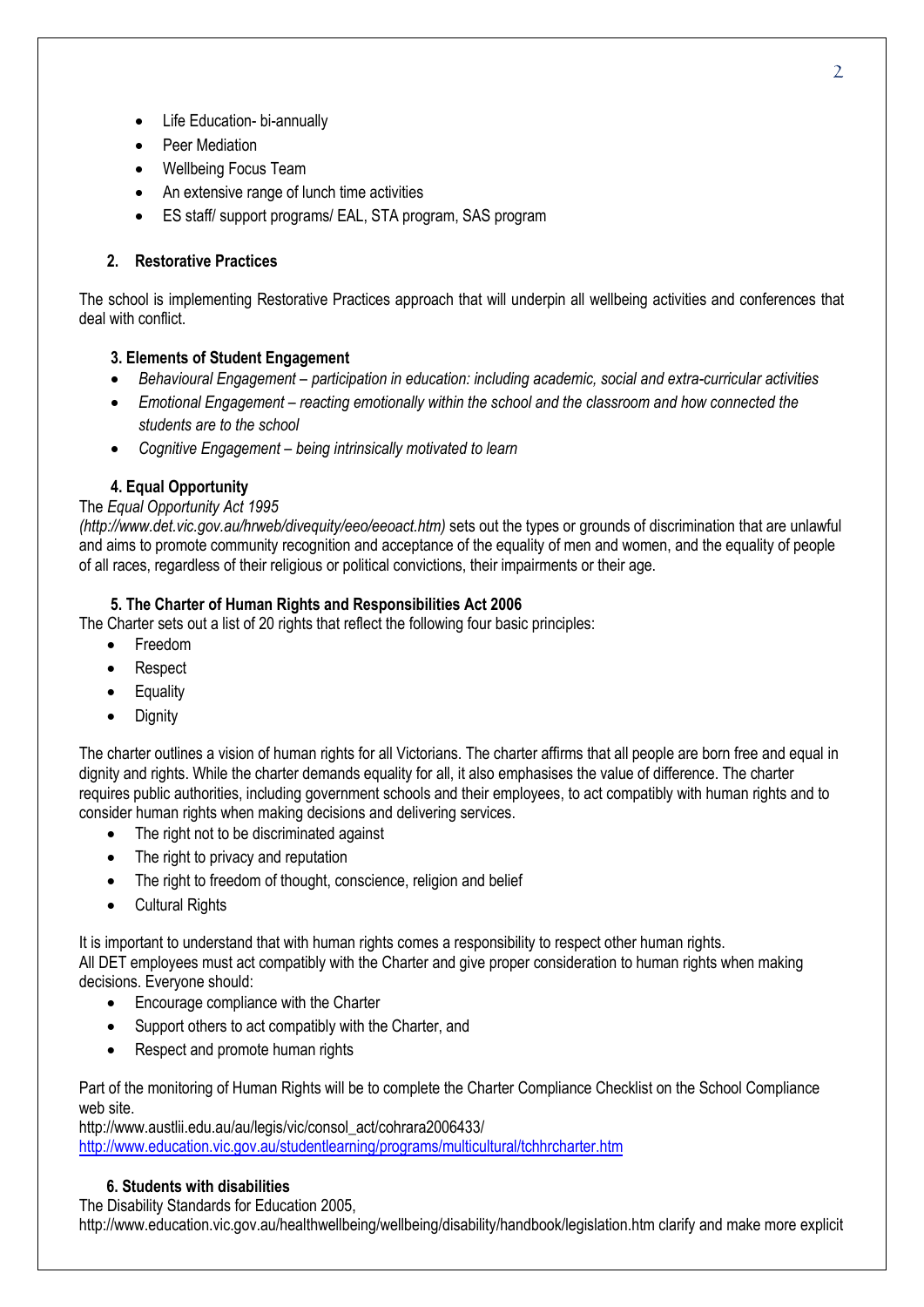the obligations on schools and the rights of students under the *Disability Discrimination Act 1992*. The standards cover enrolment, participation, curriculum development, student support services, and harassment and victimisation. An education provider must make 'reasonable adjustments' to accommodate a student with disability. An adjustment is a measure or action taken to assist a student with disability to participate in education and training on the same basis as other students. An adjustment is reasonable if it does this while taking into account the student's learning needs and balancing the interests of all parties affected, including those of the student with the disability, the education provider, staff and other students. In determining whether an adjustment is reasonable, an education provider should take into account information about:

- the nature of the student's disability
- his or her preferred adjustment
- any adjustments that have been provided previously
- any recommended or alternative adjustments.

This information might come from the student, an associate of the student, independent experts, or a combination of these people. An education provider should ensure that the student, or an associate of the student, has timely information about the processes for determining whether the proposed adjustment would cause unjustifiable hardship to the provider. The provider should also ensure that these processes maintain the dignity, respect, privacy and confidentiality of the student and the associates of the student, consistent with the rights of the rest of the community. The provider may consider all likely costs and benefits, both direct and indirect, for the provider, the student and any associates of the student, and any other persons in the learning or wider community, including:

- costs associated with additional staffing, providing special resources or modifying the curriculum
- costs resulting from the student's participation in the learning environment, including any adverse impact on learning and social outcomes for the student, other students and teachers
- benefits of the student's participation in the learning environment, including positive learning and social outcomes for the student, other students and teachers, and
- any financial incentives, such as subsidies or grants, available to the provider if the student participates.

The DDA and the Education Standards do not require changes to be made if this would impose unjustifiable hardship to a person or organisation.

# **7. Bullying and Harassment**

The school aims to provide a safe and secure environment to establish the best learning conditions and promote personal growth, resilience and positive self-esteem for our students.

# **Definitions:**

**Bullying** is repeated oppression, physical or psychological, of a less powerful person by a more powerful person or group. **Harassment** is any verbal, physical or sexual conduct (including gestures) which is uninvited, unwelcome or offensive to a person.

**Cyberbullying** is a form of bullying which is carried out through an internet service such as email, chat room, discussion group, online social networking, instant messaging or web pages. It can also include bullying through mobile phone technologies such as SMS. It may involve text or images (photos, drawings).

Examples of cyberbullying behaviour are:

- teasing and being made fun of
- spreading of rumours online
- sending unwanted messages or images
- defamation.

Cyberbullying can happen to anyone and the bully can act anonymously if they wish. People can also be bullied online by groups of people such as class groups or collective members of an online community.

It is important for the school to provide a safe and friendly environment for students and staff and to encourage care, courtesy and respect for others. All persons have a legal right to protection from harassment under the Commonwealth Sex Discrimination Act and the Victorian Equal Opportunity Act.

# **VRQA Recommendations on Child Safety Standards**

At Camelot Rise we believe that all children have the right to be safe and protected, including at school. Registered schools and other child-related organisations have an important responsibility for keeping children safe. Child abuse, and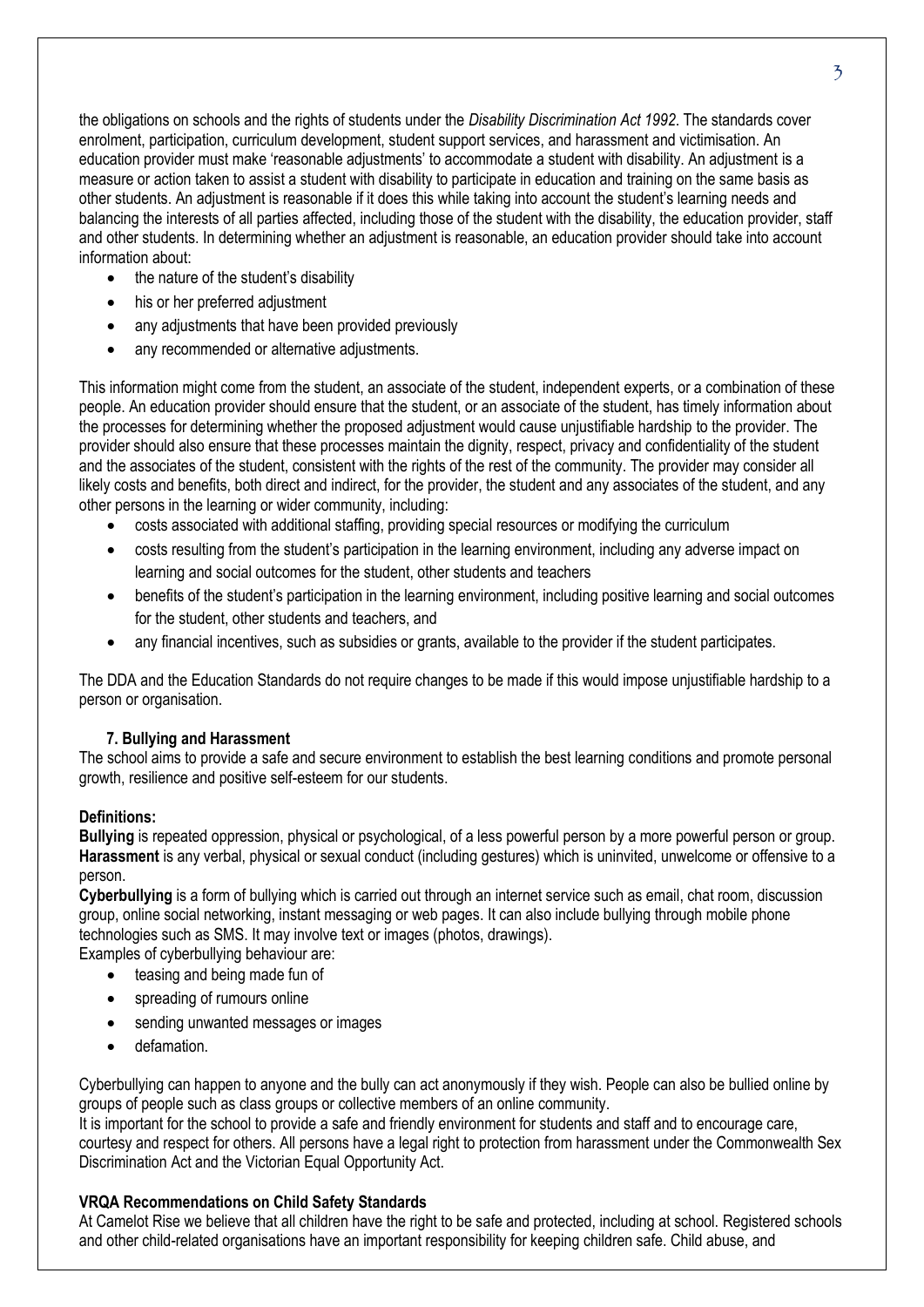arrangements that allow it to occur, will not be tolerated. Victoria's children deserve nothing less. Camelot Rise implements Child Safety guidelines and procedures into all documentation and practices. Please see <http://www.vrqa.vic.gov.au/childsafe/Pages/default.html> for more details.

# **IMPLEMENTATION**

#### *Whole School Prevention*

### **Creating a positive school culture and environment**

Learning takes place within the social context of the school, which has a significant impact on both the quality and the opportunity for learning. Student engagement and school connectedness underpin effective student learning. Camelot Rise strives to provide a positive environment in which all teachers share responsibility for student wellbeing, where students feel safe and have a strong sense of belonging and wellbeing. A key component of the school's approach to prevention is teaching positive behaviours, embedding social and emotional learning into the daily curriculum (brain gym/ brain food/ circle time) and the use of logical restorative practices to address any issues around behaviour/ engagement.

CRPS provides a caring, stimulating and challenging environment that nurtures resilience and physical and mental wellbeing in all students. The school recognises that all students are lifelong learners. We recognise that students learn effectively in environments in which they feel safe and supported and where their teachers have high expectations for their learning and achievements.

#### **A diverse school community**

Camelot Rise is a learning community that embraces the diverse cultural backgrounds of our global community. The school community recognises the rights of its members to celebrate their cultural background under the banner of multiculturalism. The students, families and staff of the school operate in an atmosphere of acceptance, mutual understanding and respect. Inclusive teachers know their students and understand their learning needs. They are able to adapt to current pedagogical knowledge and apply it differently so each student is engaged in meaningful learning experiences.

#### **Student Engagement**

Student engagement can be defined as three interrelated components: behavioural, emotional and cognitive.

#### *Behavioural Engagement*

At CRPS, students are provided with an opportunity to participate in various academic, social and extra-curricular opportunities and programs. The curriculum is run inclusively and is structured in a manner that enables all children to have access to knowledge in an engaging, creative and relevant manner The various learning styles, abilities and interests are used to create a school culture which is student centred.

#### *Emotional Engagement*

A feeling of connectedness with one's peers and teachers is a fundamental element to ensure that students are engaged with their school At CRPS the opinions, ideas and aspirations of students are encouraged, respected and where possible, implemented. Students are encouraged to help organise the structure of their classroom and foster a positive school environment through the use of class meetings and the junior school council. Teachers listen to and respect student ideas, actively seeking to develop positive working relationships. Students are encouraged to develop positive relationships with their peers through small group activities and school wellbeing programs.

#### *Cognitive Engagement*

For students to succeed in their learning it is crucial that they develop a love of learning and a sense of intrinsic value in the attainment of knowledge. Students are, where possible, encouraged to pursue areas of academic interest. They are encouraged to use learning styles and presentation methods of their choice. Students' effort and achievement is highly valued at Camelot Rise, where students are supported to achieve at their cognitive level.

### **RIGHTS AND RESPONSIBILITIES**

### *Guiding Principles*

Every member of the Camelot Rise Primary School community has the right to fully participate in an educational environment that is safe, supportive and inclusive. Everyone deserves to be treated with respect and dignity. All students and adults also have the responsibility to contribute to creating both a safe and supportive environment.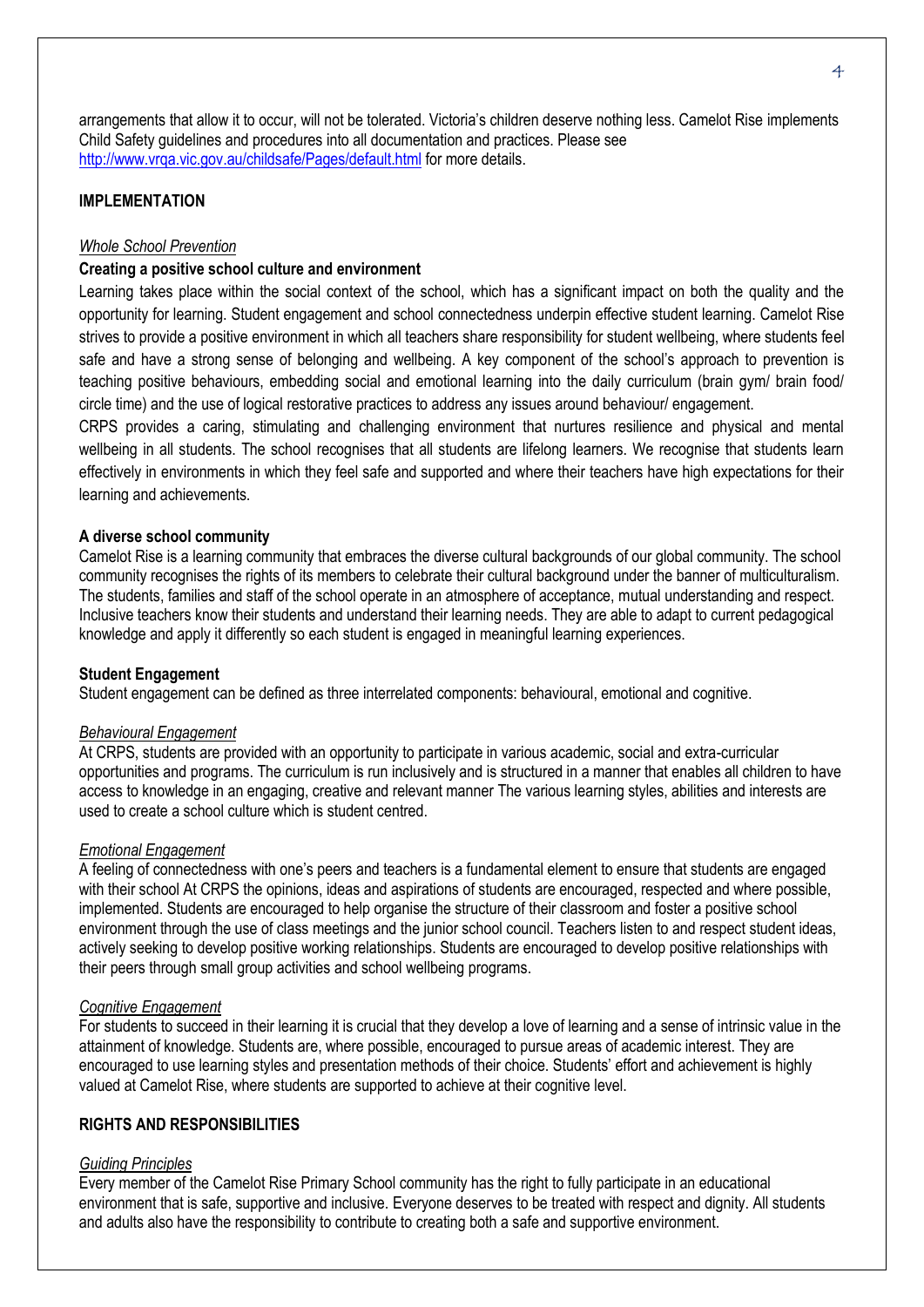We all have a **right** to:

- be an individual at school and be treated fairly whatever our appearance, beliefs or abilities
- be respected and treated with kindness and courtesy at school
- express our feelings and opinions and appropriate ways
- work and play whilst feeling safe in a supportive and cooperative environment
- expect that rules and expectations are fair, consistently implemented and that everyone's rights are supported.

We all have a **responsibility** to:

- be courteous, kind and respectful to others
- listen to others with mutual respect
- maintain a safe and secure school environment
- support school rules
- develop responsibility for our own actions
- value others for their individual differences
- work to achieve our personal best whilst allowing others to do the same.

#### **Shared Expectations**

The behavioural and emotional engagement of students is a crucial component the smooth operation of the educational programs at Camelot Rise. It is the school community's responsibility (including teachers, other staff and the principal), to provide a curriculum that will support the sense of connectedness that provides the foundation for student's wellbeing at school. The communication of this with students and parents is vital. Without this support, significant behavioural and emotional problems may be encountered, influencing not only the student involved but his/her fellow students and potentially other members of the school community as well.

### *Students*

Students have the right to learn in a safe and supportive environment in which their academic and social needs are recognised and where possible, met. Students have the responsibility to support the development of a positive school environment by acting in an appropriate manner, respecting teachers and other school staff and not disrupting the learning of other students.

# **Rights and Responsibilities of Students**

| <b>Rights</b>                                                                                                                                                                                                                                                                       | <b>Responsibilities</b>                                                                                                                                                                                                                                                                                                                                                                                                                                                                                                                                                                                                                                                                                                                                                                                                                                                                            |
|-------------------------------------------------------------------------------------------------------------------------------------------------------------------------------------------------------------------------------------------------------------------------------------|----------------------------------------------------------------------------------------------------------------------------------------------------------------------------------------------------------------------------------------------------------------------------------------------------------------------------------------------------------------------------------------------------------------------------------------------------------------------------------------------------------------------------------------------------------------------------------------------------------------------------------------------------------------------------------------------------------------------------------------------------------------------------------------------------------------------------------------------------------------------------------------------------|
| Students have a right to:<br>work in a secure environment where, without<br>intimidation, bullying (including cyberbullying) or<br>harassment they are able to fully develop their<br>talents, interests and ambition.<br>participate fully in the school's educational<br>program. | Students have a responsibility to:<br>participate fully in the school educational program<br>and to attend regularly. Students should also be<br>expected to display positive behaviours that<br>demonstrate respect for themselves, their peers,<br>their teachers and all other members of the<br>school community.<br>demonstrate respect for the rights of others,<br>٠<br>including the right to learn. They will contribute to<br>an engaging educational experience for<br>themselves and other students.<br>as they progress through school, be encouraged<br>٠<br>and supported to take greater responsibility for<br>their own learning and participation as members<br>of the whole school community. This involves<br>developing as individual learners who<br>increasingly manage their own learning and<br>growth by setting goals and managing resources<br>to achieve these goals. |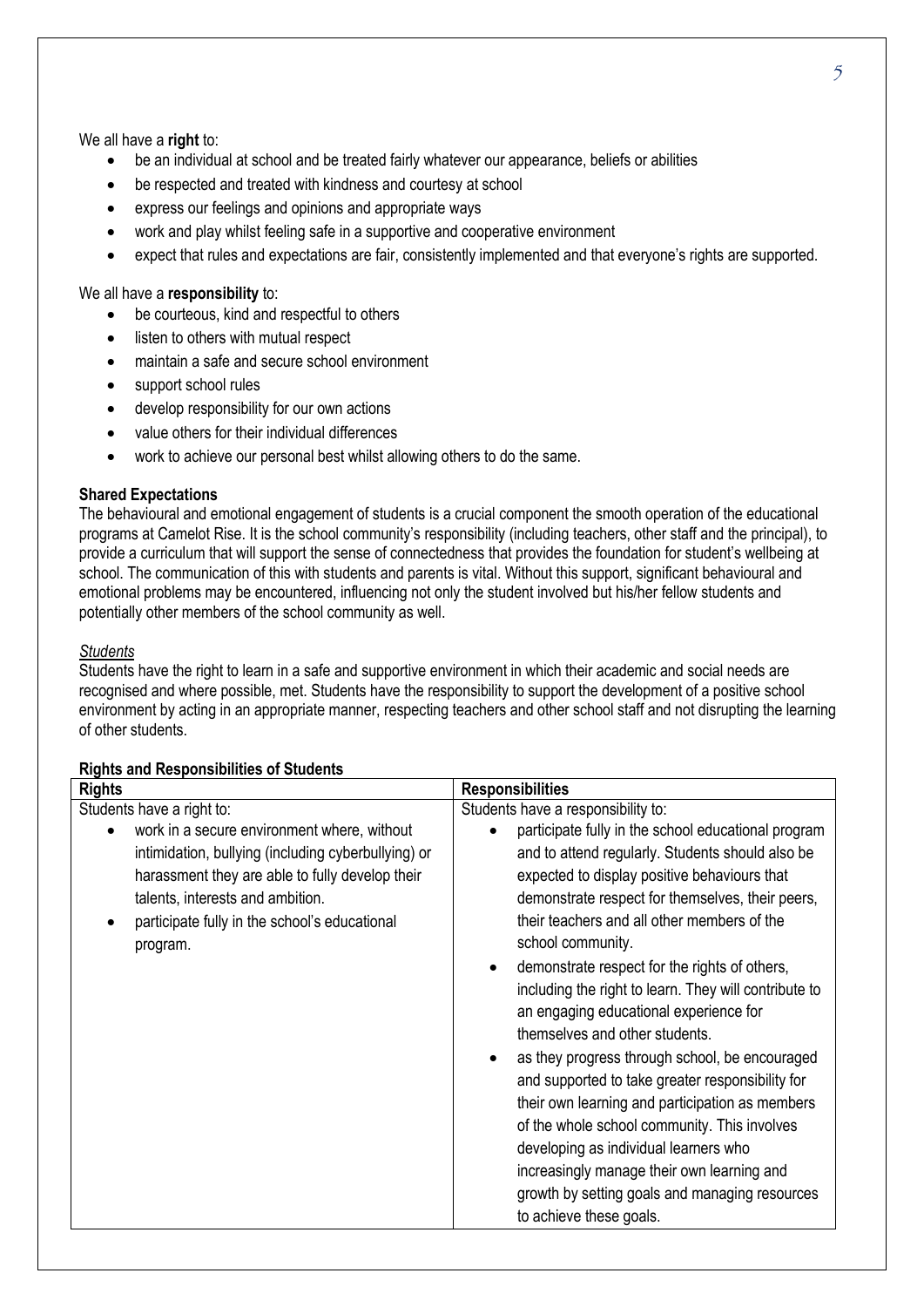| with support, be expected to participate fully in |
|---------------------------------------------------|
| the school's educational program and attend       |
| regularly. Students should also display positive  |
| behaviours that demonstrate respect for           |
| themselves, their peers, their teachers and all   |
| other members of the school community.            |
|                                                   |

# *Parents/ Carers*

Parental/ Carer involvement is a key feature of the school, with participation welcomed in all aspects of school life. Camelot Rise values the interactions and contributions of our students, parents/ carers, staff and the wider community. Parents and carers have the right to expect their child will be treated with respect and courtesy. They have the right to expect their child will be provided with an education that is inclusive and supportive of their child's needs. They have a responsibility to treat school staff respectfully and provide a supportive learning environment for their child outside of school hours.

# **Rights and Responsibilities of Parents/ Carers**

| <b>Rights</b>                                                                                                                                                                                                                                                                                         | <b>Responsibilities</b>                                                                                                                                                                                                                                                                                                                                                                                                                                                                 |
|-------------------------------------------------------------------------------------------------------------------------------------------------------------------------------------------------------------------------------------------------------------------------------------------------------|-----------------------------------------------------------------------------------------------------------------------------------------------------------------------------------------------------------------------------------------------------------------------------------------------------------------------------------------------------------------------------------------------------------------------------------------------------------------------------------------|
| Parents/ Carers have a right to expect:<br>that their children will be educated in a secure<br>environment in which care, courtesy and respect<br>for the rights of others are encouraged.<br>the school will engage in constructive<br>communication with them regarding their child's<br>wellbeing. | Parents/ Carers have a responsibility to:<br>promote positive educational outcomes for their<br>children by taking an active interest in their child's<br>educational progress and by modelling positive<br>behaviours.<br>ensure their child's regular attendance.<br>engage in regular and constructive<br>communication with school staff, regarding their<br>child's learning.<br>support the school in maintaining a safe and<br>respectful learning environment for all students. |

# *Principal Class, Teachers and School Support Staff*

All school staff have the right to carry out their duties in an environment in which their professionalism, property and personal safety are respected. Staff have the responsibility to be fair and equitable to all students. They should be professional, organised and display a commitment to life-long learning. Teachers have a responsibility to provide an engaging and inclusive curriculum that incorporates the academic, emotional and social interests of all students in their care.

At Camelot Rise we have caring and committed staff who work hard to make our children's schooling experience a happy and positive one and who bring a variety of skills, interests and experiences which greatly enhance CRPS. Our teachers strive to deliver programs which provide quality education that fosters a love of learning and a desire to want to know more. Strong teamwork and innovative practices are a feature.

Our QUEST inquiry model encourages children to be inquirers through questioning, higher order thinking, relevant and authentic learning opportunities. This allows students to take a greater responsibility for their own learning through active reflection and goal setting. An extensive range of programs and a variety of extra-curricular activities are offered to further develop and enhance students learning and cater for individual talents and interests. The students at Camelot Rise have the opportunity to participate in a broad range of programs which support their classroom learning and allow them to have enriched experiences throughout their years here. We actively cater for children with high intellectual potential and special talents and provide all children with a challenging and engaging curriculum.

# **Rights and Responsibilities of the Principal, Teachers and School Staff**

| <b>Rights</b>                                        | <b>Responsibilities</b>                           |
|------------------------------------------------------|---------------------------------------------------|
| All School Staff have a right to:                    | All School Staff have a responsibility to:        |
| expect that they will be able to teach in an orderly | fairly, reasonably and consistently implement the |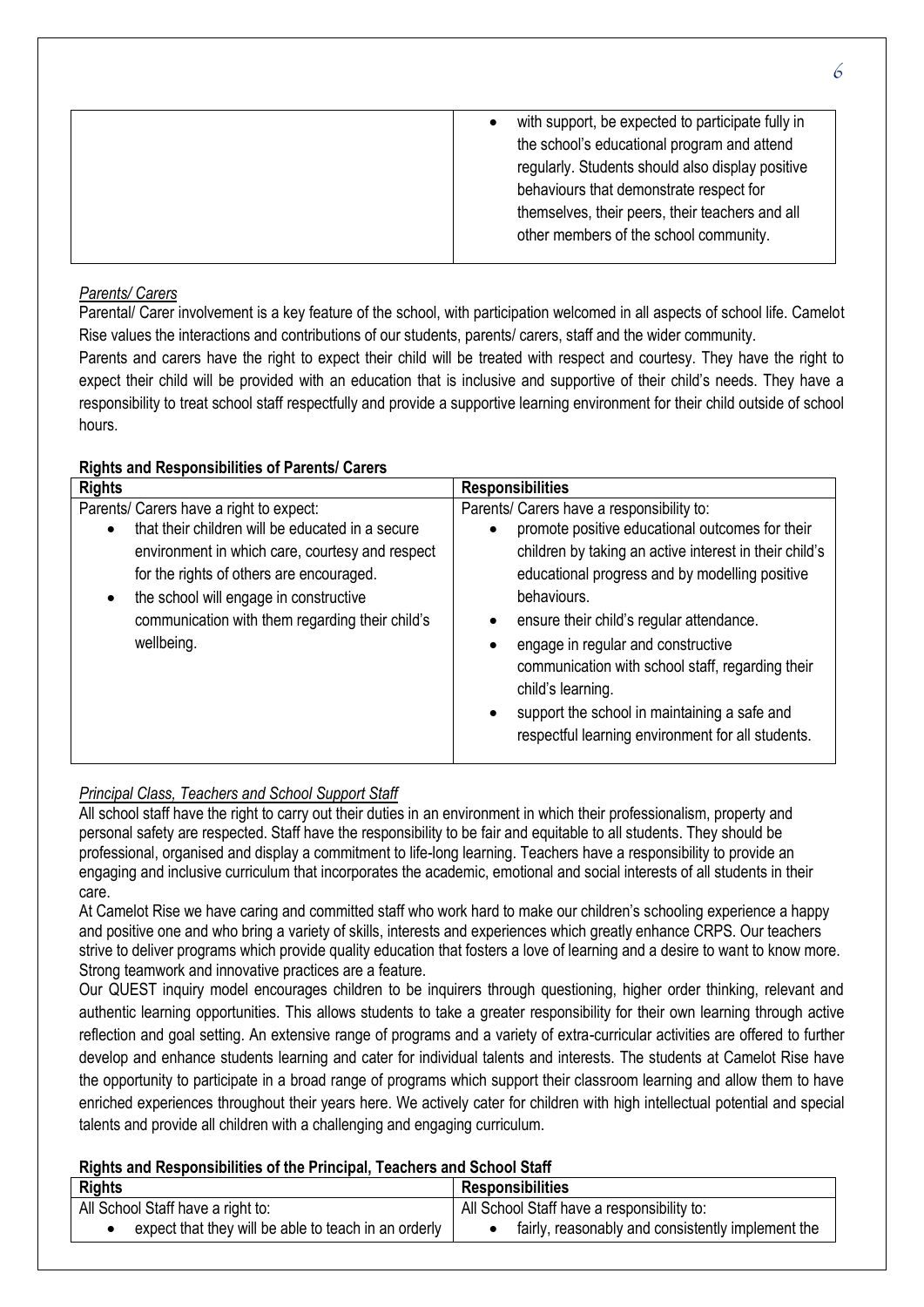| and cooperative environment                                                                                                                             | engagement policy                                                                                                                                                                                                                                                                                                                                                                                                                                                                                                                    |
|---------------------------------------------------------------------------------------------------------------------------------------------------------|--------------------------------------------------------------------------------------------------------------------------------------------------------------------------------------------------------------------------------------------------------------------------------------------------------------------------------------------------------------------------------------------------------------------------------------------------------------------------------------------------------------------------------------|
| be informed, within Privacy requirements, about<br>matters relating to students that will affect the<br>teaching and learning program for that student. | know how students learn and how to teach them<br>effectively<br>know the content they teach<br>know their students<br>plan and assess for effective learning<br>create and maintain safe and challenging learning<br>environments<br>differentiate the curriculum through inclusive<br>teaching practices<br>use a range of teaching strategies and resources<br>to engage students in effective learning<br>model school values<br>provide support programs where needed<br>provide services that meet the needs of<br>individuals. |
|                                                                                                                                                         |                                                                                                                                                                                                                                                                                                                                                                                                                                                                                                                                      |

# **ACTIONS AND CONSEQUENCES AT CRPS**

Student engagement, regular attendance and appropriate behaviours should be encouraged through the implementation of whole school strategies, supported by targeted and individualised support. These elements are the responsibility of the whole staff. The Restorative Practices initiative undertaken by Camelot Rise should guide all school staff and students to resolve conflicts and maintain a sense of wellbeing for everyone.

Student engagement and positive behaviours are supported most effectively through relationship based and whole school and classroom practices.

In the case of serious behavioural breaches or as a result of continued poor behaviour, the Principal or Assistant Principal may consider a more significant consequence. Serious behavioural breaches may include the use of abusive language or violent actions against another student, staff member or a visitor. These potential consequences include internal suspensions for a day or various days. In some extreme situations of continued poor behaviour, a behaviour management plan will be drafted and shared with families, students may be excluded from school.

Student engagement, regular attendance and positive behaviours will be supported through relationship based wholeschool and classroom practices, including:

- establishing predictable, fair and democratic classrooms and school environments
- ensuring student participation in the development of classroom and whole school expectations
- providing personalised learning programs where appropriate for individual students (ILP's)
- consistently acknowledging all students (awards, celebrations at assembly)
- empowering students by creating multiple opportunities for them to take responsibility and be involved in decisionmaking (JSC, Year 6 Leadership initiatives)
- consistent tracking of student learning and progress
- providing physical environments conducive to positive behaviours and effective engagement in learning
- acknowledging student persistence and student or group achievements.

Inappropriate behaviours, including irregular attendance, will be responded to through a staged response, including:

- understanding the student's background and needs
- ensuring a clear understanding of expectations by both students and teachers
- providing consistent school and classroom environments
- supporting and adapting the student's learning program
- undertaking respectful discussions with students and connecting consequences to designated behaviour.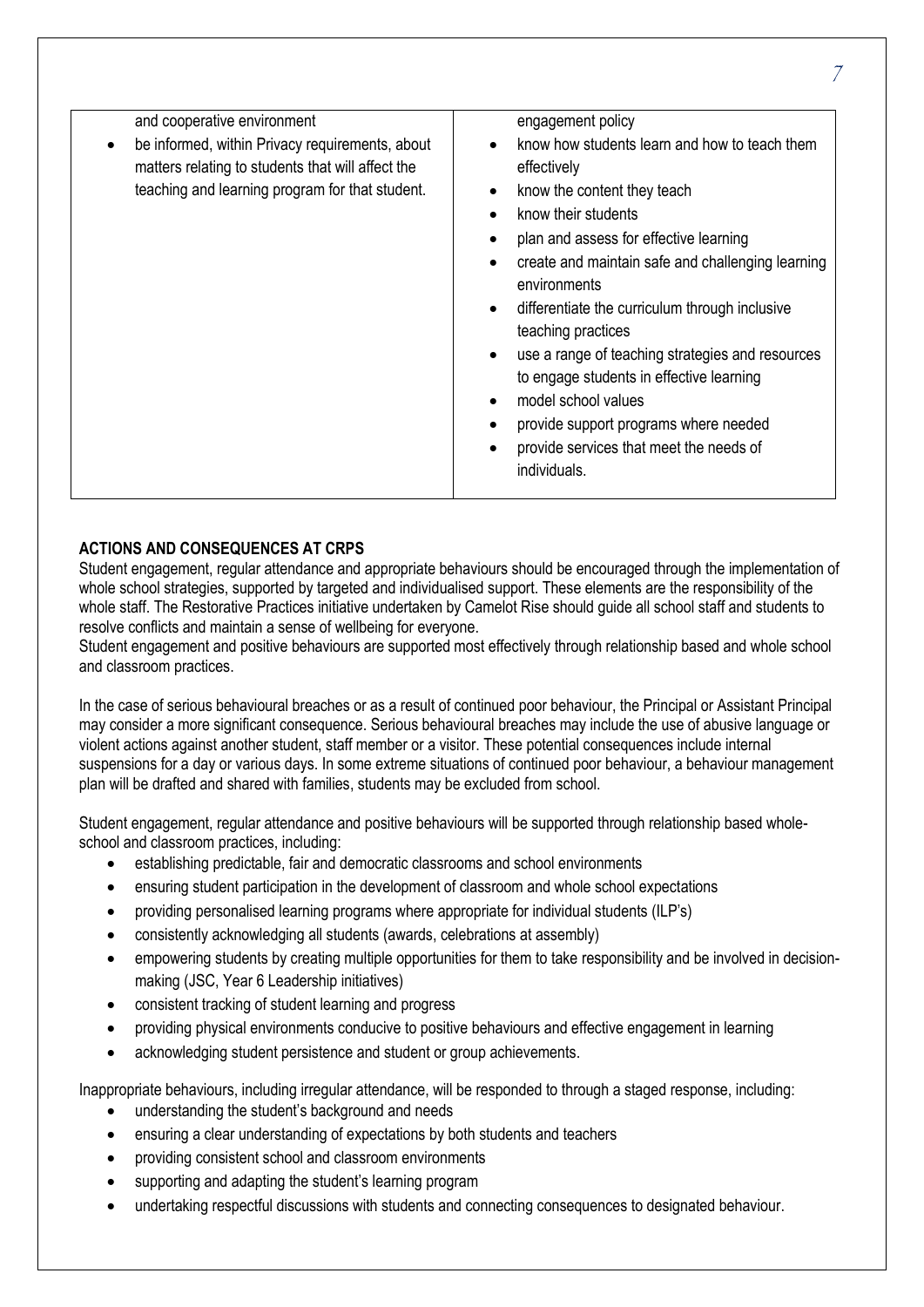Broader support strategies will include:

- involving and supporting the parents/carers
- involving the student wellbeing coordinator
- tutoring/ peer tutoring
- timely and sequential mentoring and/or counselling
- use of SSSO services
- convening Student Support Group (SSG) meetings the student support group is an important component of the staged response for students facing difficulty with engagement, attendance or behaviour
- developing personalised flexible learning, behaviour or attendance plans
- providing broader educational programs, for example, experiential learning, work education, camps/outdoor education/creative arts
- involving community and regional support agencies.

# **Discipline procedures- suspension and expulsion**

When considering suspension and expulsion, schools are required to follow the procedures listed in the DET guidelines published in **'Student Engagement and Inclusion Guidance'** found at http://www.education.vic.gov.au/school/principals/participation/Pages/discipline.aspx.

A student may only be excluded from school in situations where all other measures have been implemented without success or where an immediate suspension is the only appropriate course of action in response to the student's behaviour. Some consequences that may be used prior to suspension:

- withdrawal of privileges
- withdrawal from class. If a student's behaviour significantly interferes with the rights of other students to learn or the capacity of a teacher to teach a class, that student may be temporarily isolated from regular classroom activities or, in more severe cases, required to leave the classroom for a specified period of time. Where appropriate, parents/ carers should be informed of such withdrawals.
- For all incidences in the playground, incidents will be recorded on Compass and followed through with relevant students by the staff member the incident was brought to and relevant staff notified.
- For all severe incidences (unsafe behaviour, fighting, damage to property, bullying, violence), students will be sent to the office where follow up will be undertaken by senior staff/ leadership.
- For all major incidents or repeated severe incidents, students will complete a time out monitored by senior staff/ leadership. This information will also be recorded on Compass.

# **Attendance**

# **(See Attendance policy)**

The school provides a safe and supportive learning environment which aims to develop student connectedness to school. For students to be engaged in their learning, regular, consistent attendance is necessary. Camelot Rise will promote the DET strategy of 'Every Day Counts'. Student absences are recorded in CASES and closely monitored. If irregular attendance is evident it will be addressed by:

- taking into account the individual student's background and needs
- ensuring clear expectations are understood by the student, teacher and parent/ carer.
- providing consistent school and classroom environments
- scaffolding the student's learning
- involving the parents/ carers
- providing counselling for the student and their family if required
- convening a Student Support Group if required
- developing a Student Attendance Improvement Plan
- involving community agencies if required.

#### **EVALUATION**